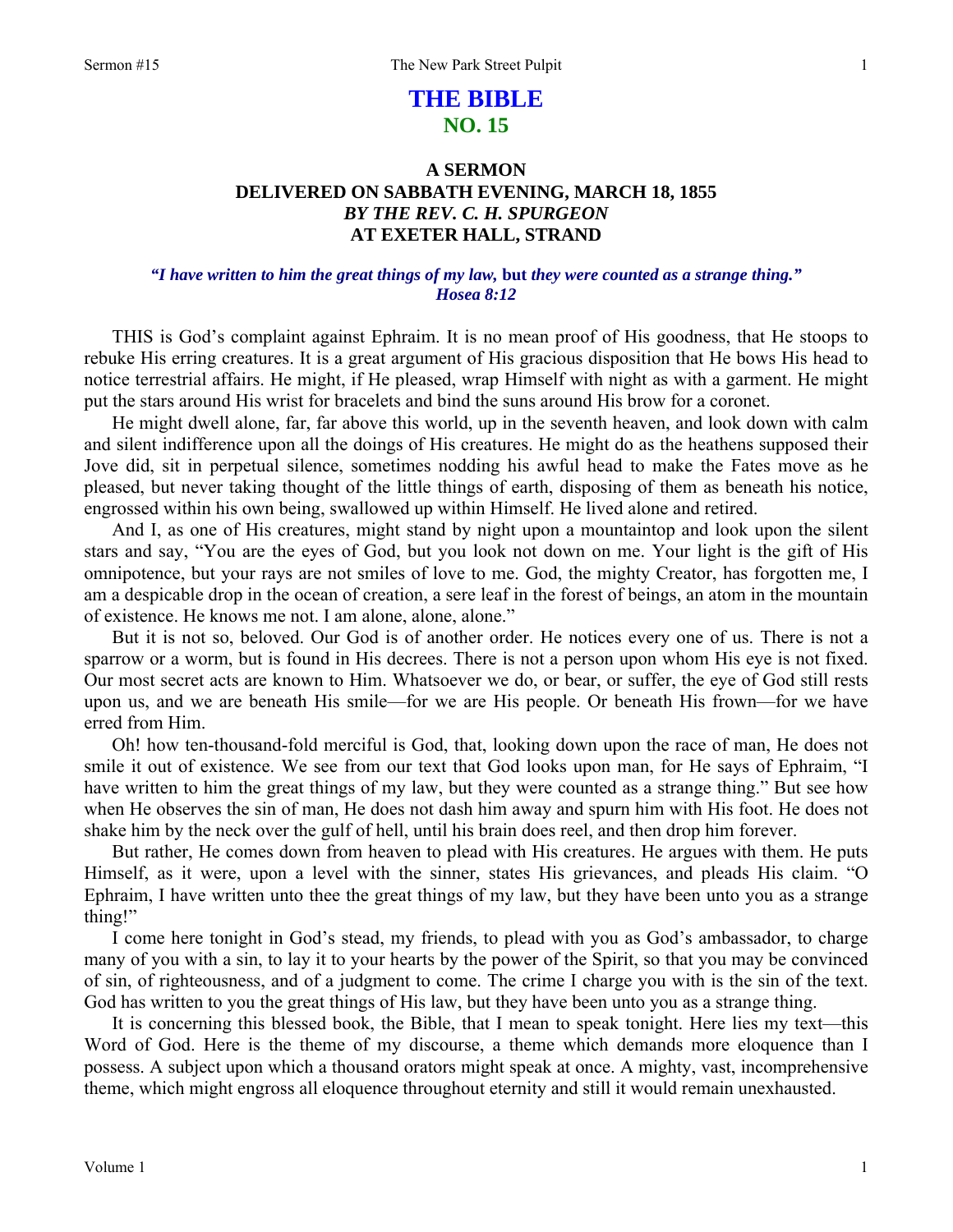Concerning the Bible, I have three things to say tonight and they are all in my text. First, its author, "*I* have written." Secondly, its subjects—the great things of God's law. And thirdly, its common treatment—It has been accounted by most men a strange thing.

**I.** First then concerning this book, who is THE AUTHOR?

The text says that it is God. "*I* have written to him the great things of my law." Here lies my Bible who wrote it? I open it and I find it consists of a series of tracts. The first five tracts were written by a man called Moses. I turn on and I find others. Sometimes I see David is the penman, at other times, Solomon. Here I read Micah, then Amos, then Hosea.

As I turn further on, to the more luminous pages of the New Testament, I see Matthew, Mark, Luke, and John, Paul, Peter, James, and others. But when I shut up the book, I ask myself who is the author of it? Do these men jointly claim the authorship? Are they the compositors of this massive volume? Do they, between themselves, divide the honor?

Our holy religion answers, No! This volume is the writing of the living God—each letter was penned with an Almighty finger. Each word in it dropped from the everlasting lips, each sentence was dictated by the Holy Spirit. Albeit, that Moses was employed to write his histories with his fiery pen, God guided that pen. It may be that David touched his harp and let sweet Psalms of melody drop from his fingers, but God moved his hands over the living strings of his golden harp.

It may be that Solomon sang Canticles of love or gave forth words of consummate wisdom, but God directed his lips and made the Preacher eloquent. If I follow the thundering Nahum when his horses plow the waters or Habakkuk when he sees the tents of Cushan in affliction; if I read Malachi, when the earth is burning like an oven—if I turn to the smooth page of John, who tells of love, or the rugged, fiery chapters of Peter who speaks of the fire devouring God's enemies—if I turn to Jude, who launches forth anathemas upon the foes of God, everywhere I find God speaking.

It is God's voice, not man's. The words are God's words, the words of the Eternal, the Invisible, the Almighty, the JEHOVAH of this earth. This Bible is God's Bible and when I see it, I seem to hear a voice springing up from it, saying, "I am the book of God, man, read me. I am God's writing. Open my leaf, for I was penned by God. Read it, for He is my author and you will see Him visible and manifest everywhere." "I have written to him the great things of my law."

How do you know that God wrote the book? That is just what I shall not try to prove to you. I could, if I pleased, to a demonstration, for there are arguments enough, there are reasons enough, did I care to occupy your time tonight in bringing them before you, but I shall do no such thing. I might tell you, if I pleased, that the grandeur of the style is above that of any mortal writing and that all the poets who have ever existed, could not, with all their works united, give us such sublime poetry and such mighty language as is to be found in the Scriptures.

I might insist upon it, that the subjects of which it treats are beyond the human intellect, that man could never have invented the grand doctrines of a Trinity in the Godhead. Man could not have told us anything of the creation of the universe. He could never have been the author of the majestic idea of Providence, that all things are ordered according to the will of one great Supreme Being, and work together for good. I might enlarge upon its honesty, since it tells the faults of its writers. Its unity, since it never belies itself. Its master simplicity, that he who runs may read it. And I might mention a hundred more things, which would all prove to a demonstration, that the book is of God.

But I come not here to prove it. I am a Christian minister and you are Christians, or profess to be so, and there is never any necessity for Christian ministers to make a point of bringing forth infidel arguments in order to answer them. It is the greatest folly in the world. Infidels, poor creatures, do not know their own arguments till we tell them and then they glean their blunted shafts to shoot them at the shield of truth again. It is folly to bring forward these firebrands of hell, even if we are well-prepared to quench them. Let men of the world learn error of themselves, do not let us be propagators of their falsehoods.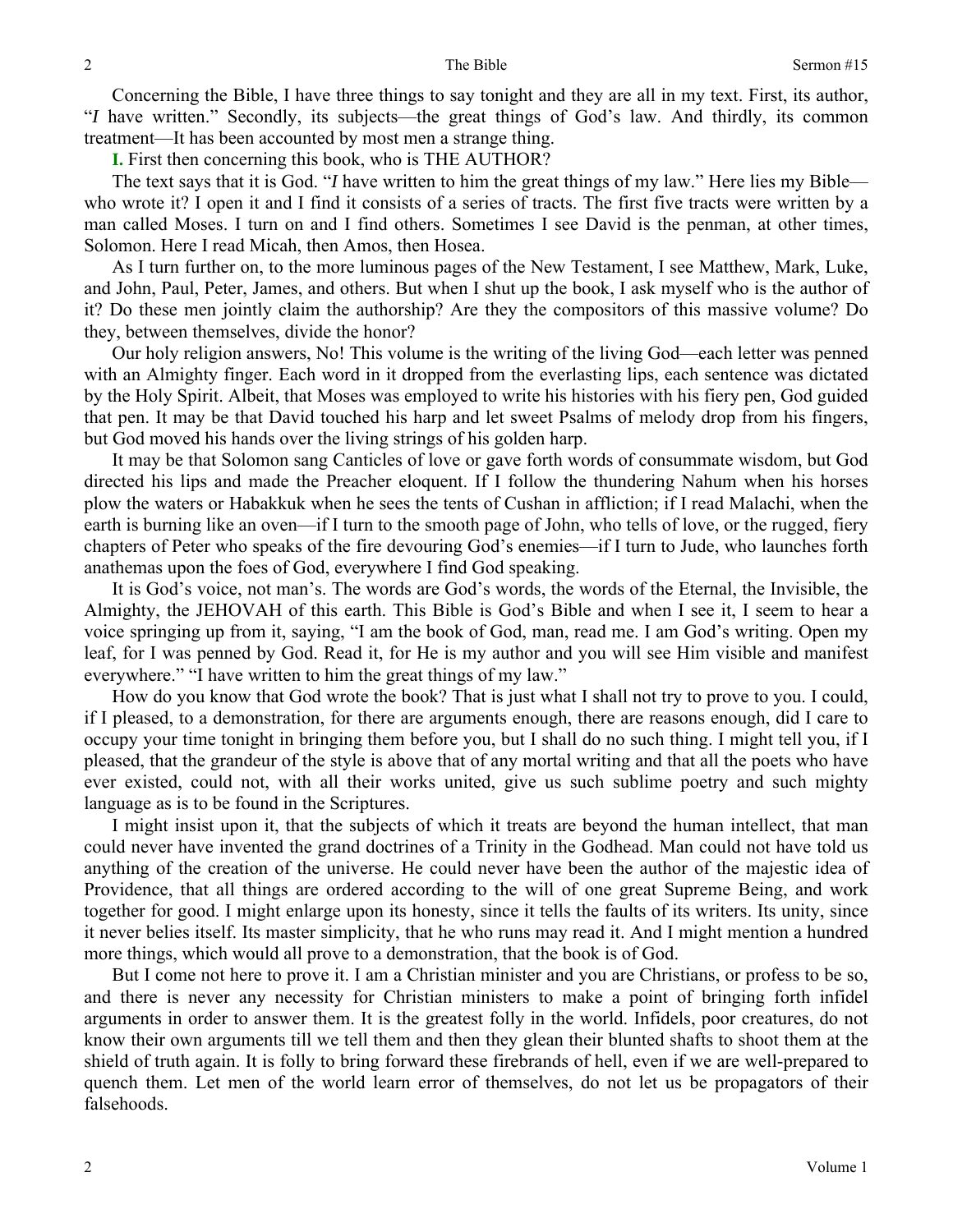### Sermon #15 The Bible

True, there are some preachers who are short of stock and want them to fill up! But God's own chosen men need not do that. They are taught of God and God supplies them with matter, with language, and with power. There may be someone here tonight who has come without faith, a man of reason, a free-thinker. With him I have no argument at all. I profess not to stand here as a controversialist, but as a preacher of things that I know and feel.

But I too have been like him. There was an evil hour when once I slipped the anchor of my faith, I cut the cable of my belief. I no longer moored myself hard by the coasts of revelation. I allowed my vessel to drift before the wind. I said to reason, "Be you my captain." I said to my own brain, "Be you my rudder." And I started on my mad voyage. Thank God it is all over now, but I will tell you its brief history.

It was one hurried sailing over the tempestuous ocean of free thought. I went on, and as I went the skies began to darken. But to make up for that deficiency, the waters were brilliant with coruscations of brilliancy. I saw sparks flying upwards that pleased me and I thought, "If this be free thought, it is a happy thing." My thoughts seemed gems and I scattered stars with both my hands.

But soon, instead of these coruscations of glory, I saw grim fiends, fierce and horrible, start up from the waters, and as I dashed on, they gnashed their teeth and grinned upon me. They seized the prow of my ship and dragged me on, while I, in part, gloried at the rapidity of my motion, but yet shuddered at the terrific rate with which I passed the old landmarks of my faith.

As I hurried forward with an awful speed, I began to doubt my very existence. I doubted if there were a world, I doubted if there were such a thing as myself. I went to the very verge of the dreary realms of unbelief. I went to the very bottom of the sea of infidelity. I doubted everything. But here the devil foiled himself, for the very extravagance of the doubt proved its absurdity.

Just when I saw the bottom of that sea, there came a voice which said, "And can this doubt be true?" At this very thought I awoke. I started from that death-dream, which, God knows might have damned my soul and ruined this my body, if I had not awoke. When I arose faith took the helm. From that moment I doubted not. Faith steered me back. Faith cried, "Away, away!" I cast my anchor on Calvary. I lifted my eye to God and here I am alive and out of hell.

Therefore, I speak what I do know. I have sailed that perilous voyage. I have come safe to land. Ask me again to be an infidel! No, I have tried it. It was sweet at first, but bitter afterwards. Now, lashed to God's Gospel more firmly than ever, standing as on a rock of adamant, I defy the arguments of hell to move me, for "I know in whom I have believed, and am persuaded that he is able to keep that which I have committed unto him."

But I shall neither plead nor argue this night. You profess to be Christian men, or else you would not be here. Your profession may be lies. What you *say* you are, may be the very opposite of what you *really* are, but still, I suppose you all admit that this is the Word of God. A thought or two then upon it. "I have written to him the great things of my law."

First, my friends, stand over this volume and *admire its authority.* This is no common book. It is not the sayings of the sages of Greece. Here are not the utterances of philosophers of past ages. If these words were written by man, we might reject them, but oh, let me think the solemn thought—that this book is God's handwriting, that these words are God's.

Let me look at its date. It is dated from the hills of heaven. Let me look at its letters. They flash glory on my eye. Let me read the chapters. They are big with meaning and mysteries unknown. Let me turn over the prophecies. They are pregnant with unthought-of wonders. Oh, Book of books! And were you written by my God? Then will I bow before you.

You book of vast authority, you are a proclamation from the Emperor of heaven. Far be it from me to exercise my reason in contradicting you. Reason! Your place is to stand and find out what this volume means, not to tell what this book ought to say. Come you my reason, my intellect, sit you down and listen, for these words are the words of God.

I do not know how to enlarge on this thought. Oh! if you could ever remember that this Bible was actually and really written by God! Oh! if you had been let into the secret chambers of heaven, if you had beheld God grasping His pen and writing down these letters, then surely you would respect them. But they are just as much God's handwriting as if you had seen God write them.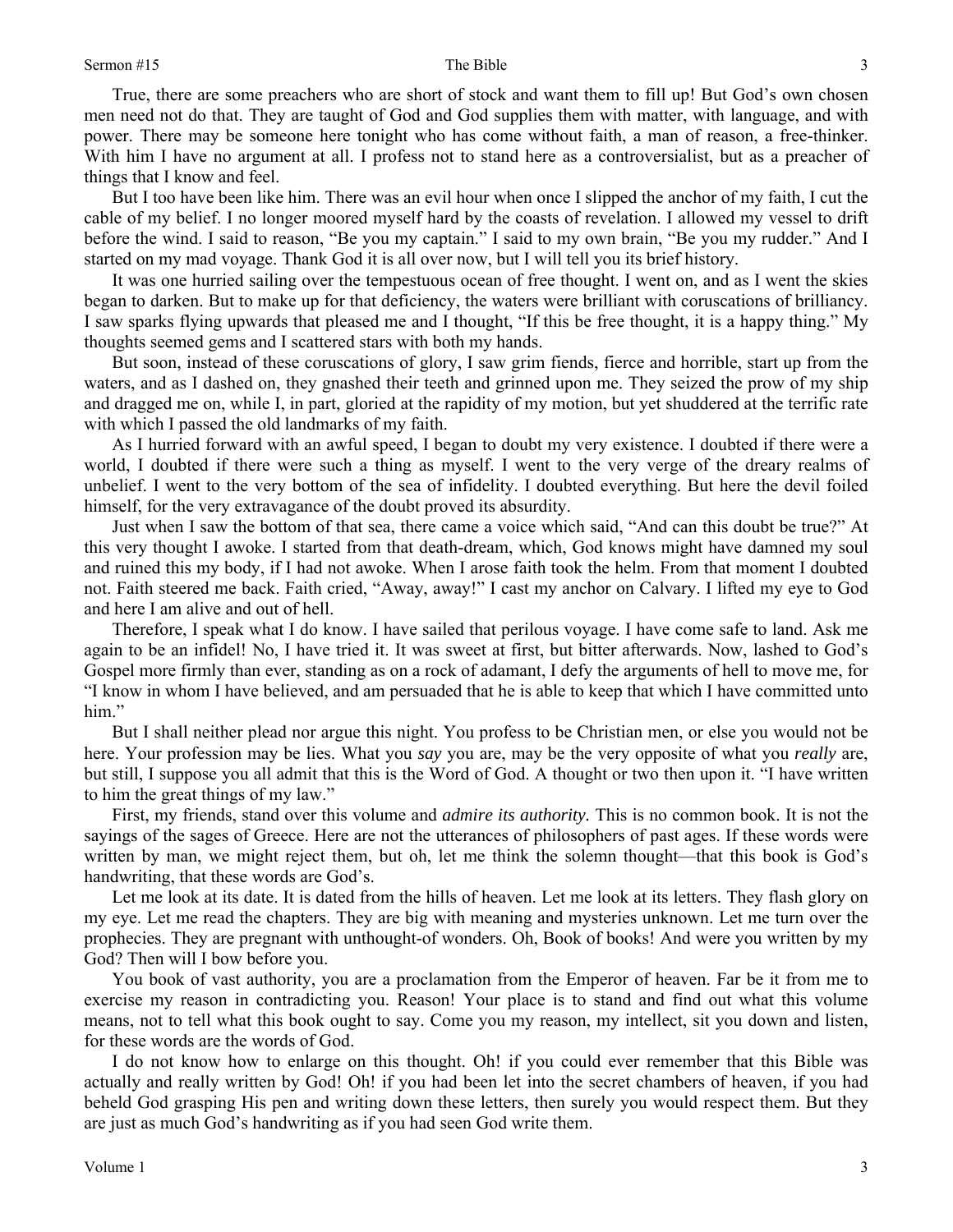This Bible is a book of authority, it is an authorized book, for God has written it. Oh! tremble, tremble, lest any of you despise it. Mark its authority, for it is the Word of God.

Then, since God wrote it, mark its *truthfulness.* If I had written it, there would be worms of critics who would at once swarm on it and would cover it with their evil spawn. Had I written it, there would be men who would pull it to pieces at once and perhaps quite right too. But this is the Word of God. Come, search, you critics and find a flaw. Examine it from its Genesis to its Revelations and find an error.

This is a vein of pure gold, unalloyed by quartz or any earthy substance. This is a star without a speck, a sun without a blot! A light without darkness. A moon without its paleness. A glory without a dimness. O Bible! It cannot be said of any other book, that it is perfect and pure, but of you we can declare all wisdom is gathered up in you, without a particle of folly.

This is the judge that ends the strife where wit and reason fail. This is the book untainted by any error, but is pure, unalloyed, perfect truth. Why? Because God wrote it. Ah! charge God with error if you please. Tell Him that His book is not what it ought to be. I have heard men with prudish and mock-modesty, who would like to alter the Bible.

And (I almost blush to say it) I have heard minister's alter God's Bible, because they were afraid of it. Have you ever heard a man say, "He that believeth and is baptized, shall be saved, but he that believeth not"—what does the Bible say? "shall be *damned*." But that does not happen to be polite enough, so they say, "shall be *condemned*."

Gentlemen! Pull the velvet out of your mouths. Speak God's Word. We want none of your alterations. I have heard men in prayer, instead of saying, "Make your calling and *election* sure," say "Make your calling and *salvation* sure." Pity they were not born when God lived, far-far back, that they might have taught God how to write.

Oh, impudence beyond all bounds! Oh! full-blown self-conceit! To attempt to dictate to the All-wise—to teach the Omniscient and instruct the Eternal. Strange that there should be men so vile as to use the penknife of Jehoiakim to cut passages of the Word, because they are unpalatable. Oh, you who dislike certain portions of the Holy Writ, rest assured that your taste is corrupt and that God will not stay for your little opinion. Your dislike is the very reason why God wrote it, because you ought not to be suited. You have no right to be pleased. God wrote what you do not like. He wrote the truth.

Oh! let us bend in reverence before it, for God inspired it. It is pure truth. Here from this fountain gushes *aqua vitae*—"the water of life," without a single particle of earth. Here from this sun there comes forth rays of radiance, without the mixture of darkness. Blessed Bible, you are all truth.

Yet once more, before we leave this point, let us stop and consider *the merciful nature of God*, in having written us a Bible at all. Ah! He might have left us without it, to grope our dark way, as blind men seek the wall. He might have suffered us to wander on with the star of reason as our only guide. I recollect a story of Mr. Hume, who so constantly affirmed that the light of reason is abundantly sufficient.

Being at a good minister's house one evening, he had been discussing the question and declaring his firm belief in the sufficiency of the light of nature. On leaving, the minister offered to hold him a candle, to light him down the steps. He said, "No, the light of nature would be enough, the moon would do." It so happened that the moon was covered with a cloud and he fell down the steps. "Ah," said the minister, "you had better have had a little light from above after all, Mr. Hume."

So, supposing the light of nature to be sufficient, we had better have a little light from above too, and then we shall be sure to be right. Better have two lights than only one. The light of creation is a bright light. God may be seen in the stars, His name is written in gilt letters on the brow of night. You may discover His glory in the ocean waves, yea, in the trees of the field. But it is better to read it in two books than in one.

You will find it here more clearly revealed, for He has written this book Himself, and He has given you the key to understand it, if you have the Holy Spirit. Ah, beloved, let us thank God for this Bible. Let us love it. Let us count it more precious than much fine gold.

But let me say one thing before I pass on to the second point. If this be the Word of God, what will become of some of you who have not read it for the last month? "Month, sir! I have not read it for this year." Ay, there are some of you who have not read it at all. Most people treat the Bible very politely. They have a

4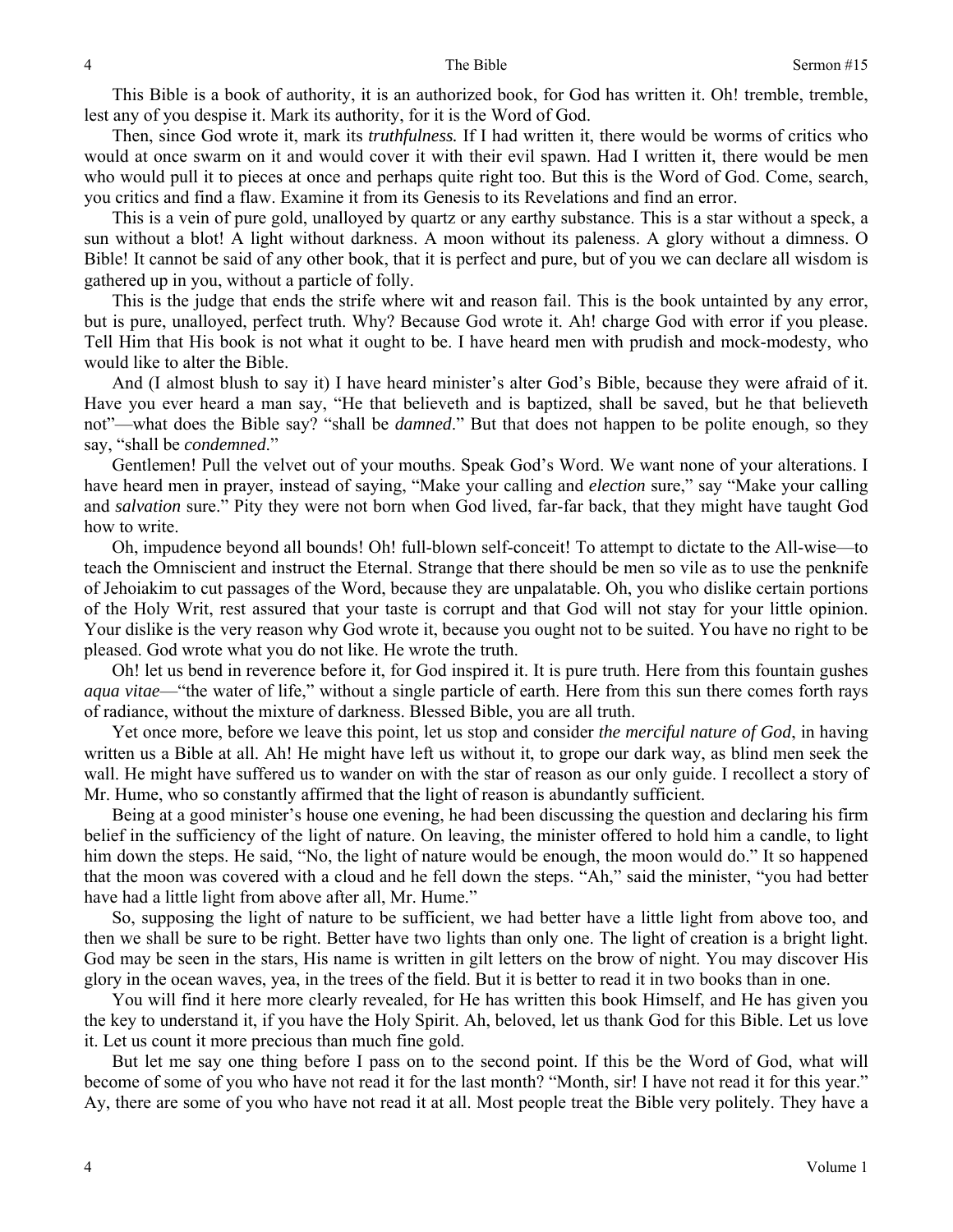### Sermon #15 The Bible

small pocket volume, neatly bound. They put a white pocket handkerchief around it, and carry it to their places of worship.

When they get home, they lay it up in a drawer till next Sunday morning. Then it comes out again for a little bit of a treat and goes to chapel. That is all the poor Bible gets in the way of an airing. That is your style of entertaining this heavenly messenger. There is dust enough on some of your Bibles to write "damnation" with your fingers. There are some of you who have not turned over your Bibles for a long, long, long while and what do you think?

I tell you blunt words, but true words. What will God say at last? When you shall come before Him, He shall say, "Did you read My Bible?" "*No*." "I wrote you a letter of mercy. Did you read it?" "*No*." "Rebel! I have sent you a letter inviting you to Me, did you ever read it?" "*Lord I never broke the seal. I kept it shut up*." "Wretch!" says God, "then you deserve hell. If I sent you a loving epistle and you would not even break the seal, what shall I do with you?" Oh! let it not be so with you. Be Bible readers. Be Bible searchers.

**II.** Our second point is, THE SUBJECTS ON WHICH THE BIBLE TREATS.

The words of the text are these, "I have written to him the great things of my law." The Bible treats of great things and of great things only. There is nothing in this Bible which is unimportant. Every verse in it has a solemn meaning and if we have not found it out yet, we hope yet to do it. You have seen mummies wrapped round and round with folds of linen.

Well, God's Bible is like that. It is a vast roll of white linen, woven in the loom of truth. So you will have to continue unwinding it, roll after roll, before you get the real meaning of it from the very depth. And when you have found, as you think, a part of the meaning, you will still need to keep on unwinding, unwinding, and all eternity you will be unwinding the words of this wondrous volume. Yet there is nothing in the Bible but great things. Let me divide, so as to be more brief. First, all things in this Bible are great, but secondly, some things are the greatest of all.

*All things in the Bible are great.* Some people think it does not matter what doctrines you believe, that it is immaterial what church you attend, that all denominations are alike. Well, I dislike Mrs. Bigotry above almost all people in the world and I never give her any compliment or praise. But there is another woman I hate equally as much and that is Mrs. Latitudinarianism, a well-known character, who has made the discovery that all of us are alike.

Now I believe that a man may be saved in any church. Some have been saved in the church of Rome—a few blessed men, whose names I could mention here. I know, blessed be God, that multitudes are saved in the Church of England. She has a host of pious, praying men in her midst. I think that all sections of Protestant Christians have a remnant according to the election of grace, and they had need to have, some of them, a little salt, for otherwise they would go to corruption.

But when I say that, do you imagine that I think them all on a level? Are they all alike truthful? One sect says infant baptism is right, another says it is wrong, yet you say they are both right? I cannot see that. One teaches we are saved by free grace, another says that we are not, but are saved by free-will. And yet you believe they are both right? I do not understand that.

One says that God loves His people and never leaves off loving them. Another says that He did not love His people before they loved Him, that He often loves them, and then ceases to love them, and turns them away. They may be both right in the main, but can they be both right when one says "Yes," and the other says "No"? I must have a pair of spectacles to enable me to look backwards and forwards at the same time, before I can see that. It cannot be, sirs, that they are both right. But some say they differ upon non-essentials.

This text says, "I have written to him the *great* things of my law." There is nothing in God's Bible which is not great. Did ever any of you sit down to see which was the purest religion? "Oh," say you, "we never took the trouble. We went just where our father and mother went." Ah! that is a profound reason indeed. You went where your father and mother did. I thought you were sensible people. I didn't think you went where other people pulled you, but went of your own selves.

I love my parents above all that breathe and the very thought that they believed a thing to be true, helps me to think it is correct. But I have not followed them. I belong to a different denomination and I thank God I do. I can receive them as Christian brethren and sisters, but I never thought that because they happened to be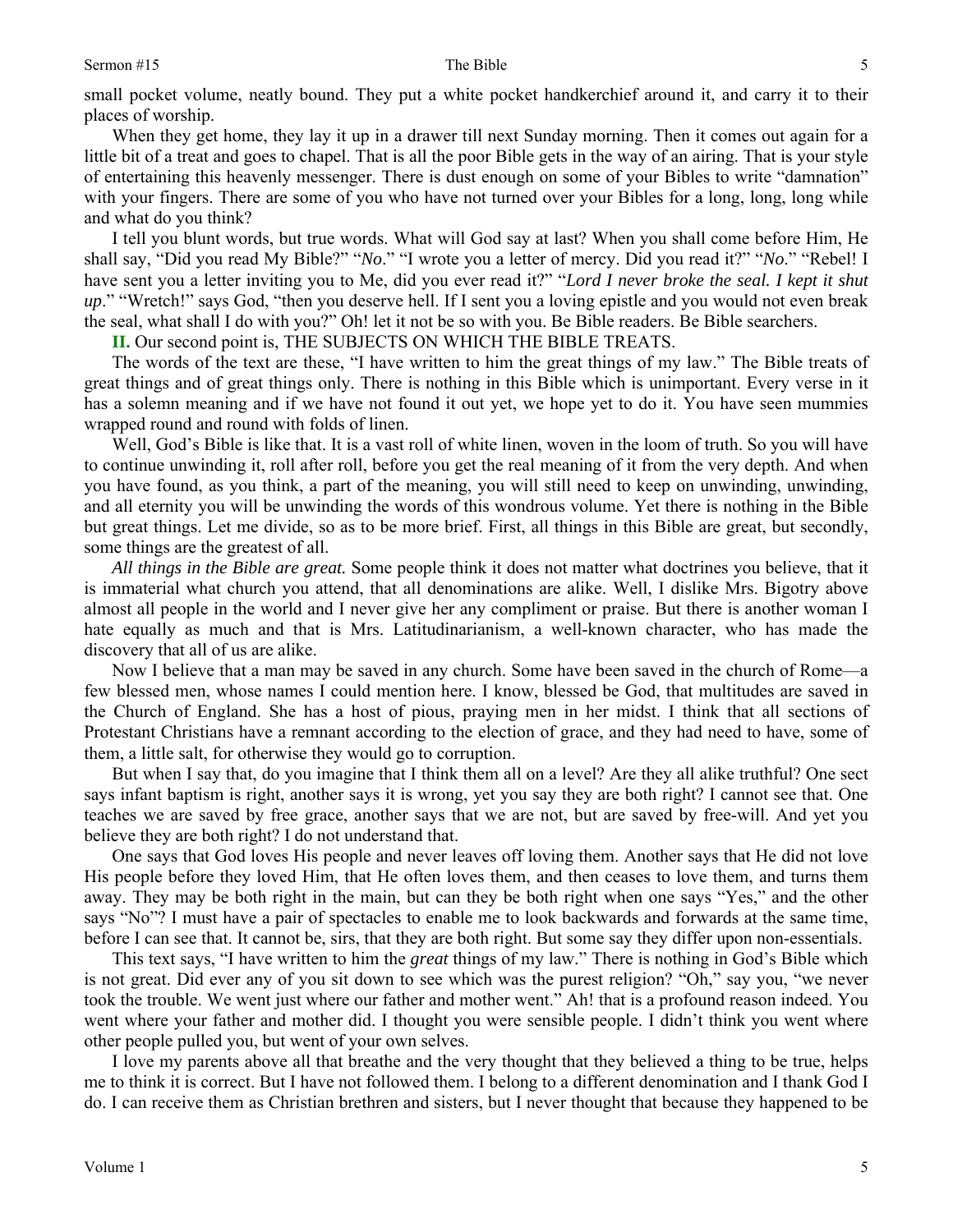one thing, I was to be the same. No such thing. God gave me brains and I will use them. And if you have any intellect, use it too.

Never say it doesn't matter. It does matter. Whatever God has put here is of eminent importance. He would not have written a thing that was indifferent. Whatever is here is of some value, therefore, search all questions, try all by the Word of God. I am not afraid to have what I preach tried by this book. Only give me a fair field and no favor, and this book. If I say anything contrary to it, I will withdraw it the next Sabbathday. By this I stand, by this I fall. Search and see, but don't say, "It does not matter." If God says a thing, it must always be of importance.

But while all things in God's Word are important, *all are not equally important.* There are certain fundamental and vital truths which must be believed or otherwise no man would be saved. If you want to know what you must believe if you would be saved, you will find the great things of God's law between these two covers. They are all contained here.

As a sort of digest or summary of the great things of the law, I remember an old friend of mine once saying, "Ah! you preach the three R's and God will always bless you." I said, "What are the three R's?" And he answered, "Ruin, redemption, and regeneration." They contain the sum and substance of divinity.

R for ruin. We were all ruined in the fall. We were all lost when Adam sinned and we are all ruined by our own transgressions. We are all ruined by our own evil hearts and our own wicked wills. And we all shall be ruined unless grace saves us.

Then there is a second R for redemption. We are ransomed by the blood of Christ, a lamb without blemish and without spot. We are rescued by His power. We are ransomed by His merits. We are redeemed by His strength.

Then there is R for regeneration. If we have been pardoned, we must also be regenerated. For no man can partake of redemption unless he is regenerate. Let him be as good as he pleases, let him serve God as he imagines, as much as he likes—unless he is regenerate and has a new heart, a new birth, he will still be in the first R, that is ruin. These things contain an epitome of the Gospel.

I believe there is a better epitome in the five points of Calvinism—Election according to the foreknowledge of God; the natural depravity and sinfulness of man; particular redemption by the blood of Christ; effectual calling by the power of the Spirit; and ultimate perseverance by the efforts of God's might. I think all those need to be believed, in order to salvation.

But I should not like to write a creed like the Athanasian, beginning with, "Whosoever should be saved, before all things it is necessary that he should hold the Catholic faith, which faith is this"—when I got so far, I should stop, because I should not know what to write. I hold the Catholic faith of the Bible, the whole Bible and nothing but the Bible. It is not for me to draw up creeds, but I ask you to search the Scriptures, for this is the word of life.

God says, "I have written to him the great things of my law." Do you doubt their greatness? Do you think they are not worth your attention? Reflect a moment, man. Where are you standing now?

> *"Lo, on a narrow neck of land, 'Twixt two unbounded seas I stand; An inch of time, a moment's space, May lodge me in yon heavenly place, Or shut me up in hell."*

I recollect standing on a seashore once, upon a narrow neck of land, thoughtless that the tide might come up. The tide kept continually washing up on either side, but wrapped in thoughts, I still stood there, until at last there was the greatest difficulty in getting on shore. The waves had washed between me and the shore. You and I stand each day on a narrow neck and there is one wave coming up there. See how near it is to your foot, and lo, another throws at every tick of the clock. "Our hearts, like muffled drums, are beating funeral marches to the tomb."

We are always tending downwards to the grave each moment that we live. *This Book* tells me that if I am converted, when I die there is a heaven of joy and love to receive me. It tells me that angels' pinions shall be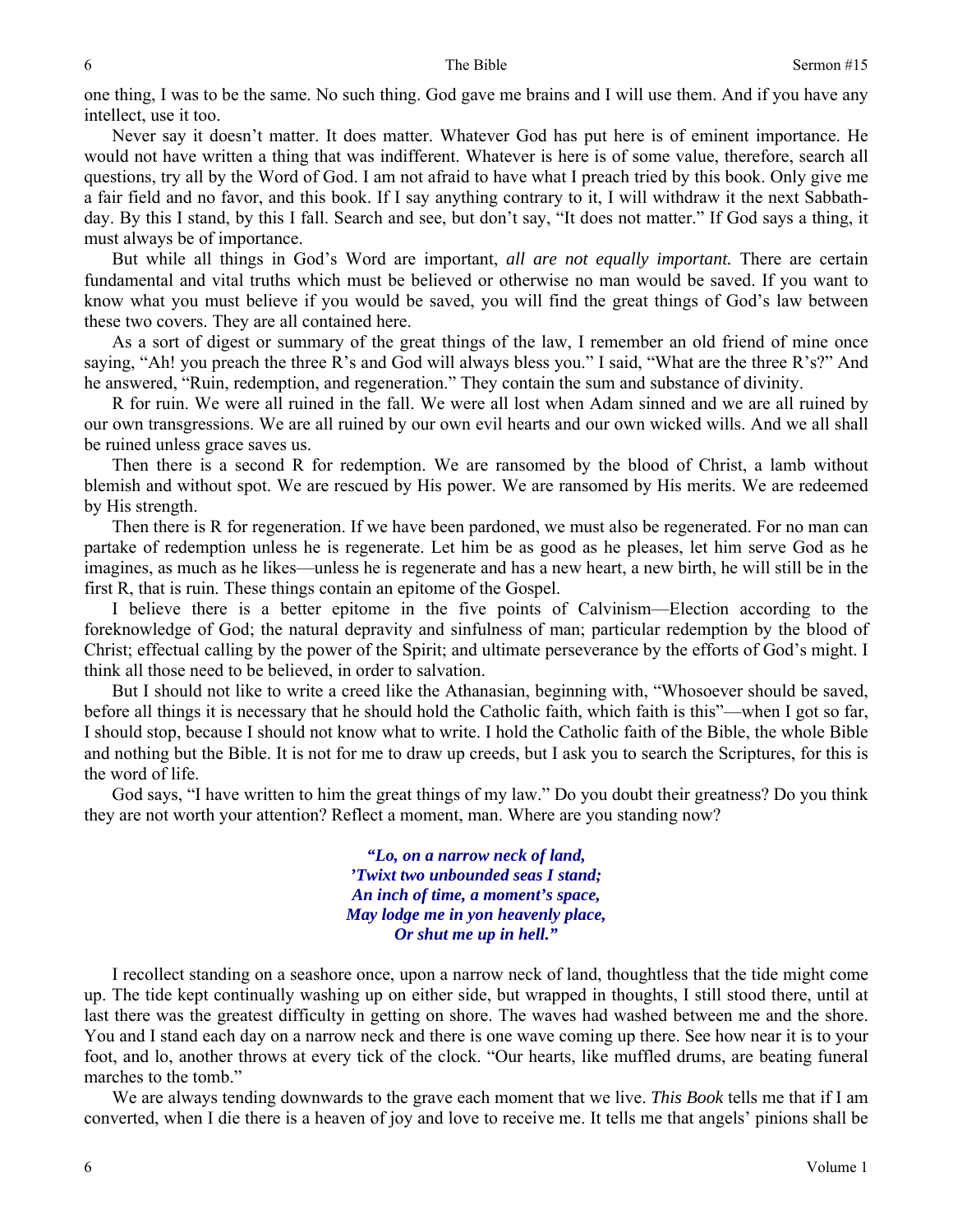stretched and I, borne by strong cherubic wings, shall out-soar the lightning and mount beyond the stars, up to the throne of God, to dwell forever,

### *"Far from a world of grief and sin With God eternally shut in."*

Oh! it makes the hot tears start from my eyes, it makes my heart too big for this my body, and my brain whirls at the thought of

> *"Jerusalem, my happy home, Name ever dear to me."*

Oh! that sweet scene beyond the clouds. Sweet fields arrayed in living green and rivers of delight. Are not these great things? But then, poor unregenerate soul, the Bible says if you are lost, you are lost forever. It tells you that if you die without Christ, without God, there is no hope for you, that there is a place without a gleam of hope, where you shall read in burning letters, "You knew your duty, but you did it not."

It tells you that you shall be driven from His presence with a, "Depart ye cursed." Are not these great things? Yes, sirs, as heaven is desirable, as hell is terrible, as time is short, as eternity is infinite, as the soul is precious, as pains are to be shunned, as heaven is to be sought, as God is eternal, and as His words are sure, these are great things, things you ought to listen to.

**III.** Our last point is THE TREATMENT WHICH THE POOR BIBLE RECEIVES IN THIS WORLD.

It is accounted a strange thing. What does that mean—the Bible accounted a strange thing? In the first place, it means that it is very strange to some people, because *they never read it.* I remember reading, on one occasion, the sacred story of David and Goliath, and there was a person present, positively grown up to years of maturity, who said to me, "Dear me! What an interesting story. What book is that in?"

And I recollect a person once coming to me in private. I spoke to her about her soul, she told me how deeply she felt, how she had a desire to serve God, but she found another law in her members. I turned to a passage in Romans and read to her, "The good that I would I do not; and the evil which I would not that I do!" She said, "Is that in the Bible? I did not know it." I did not blame her, because she had no interest in the Bible till then. But I did wonder that there could be found persons who knew nothing about such a passage.

Ah! you know more about your ledgers than your Bible. You know more about your day-books than what God has written. Many of you will read a novel from beginning to end and what have you got? A mouthful of froth when you have done. But you cannot read the Bible, that solid, lasting, substantial, and satisfying food goes uneaten, locked up in the cupboard of neglect, while anything that man writes as a catch of the day, is greedily devoured. "I have written unto him the great things of my law, *but* they were counted as a strange thing."

You have never read it. I bring the broad charge against you. Perhaps you say I ought not to charge you with any such thing. I always think it better to have a worse opinion of you than too good a one. I charge you with this, you do not read your Bibles. Some of you never have read it through. I know I speak what your heart must say, is honest truth. You are not Bible readers.

You say you have the Bible in your houses—do I think you are such heathens as not to have a Bible? But when did you read it last? How do you know that your spectacles, which you have lost, have not been there for the last three years? Many people have not turned over its pages for a long time and God might say unto them, "I have written unto you the great things of my law, but they have been accounted unto you a strange thing."

Others there be who read the Bible, but when they read it, *they say it is so horribly dry.* That young man over there says it is a "bore." That is the word he uses. He says, "My mother said to me when you go up to town, read a chapter every day. Well, I thought I would please her and I said I would. I am sure I wish I had not. I did not read a chapter yesterday or the day before. We were so busy. I could not help it."

You do not love the Bible, do you? "No, there is nothing in it which is interesting." Ah! I thought so. But a little while ago *I* could not see anything in it. Do you know why? Blind men cannot see, can they? But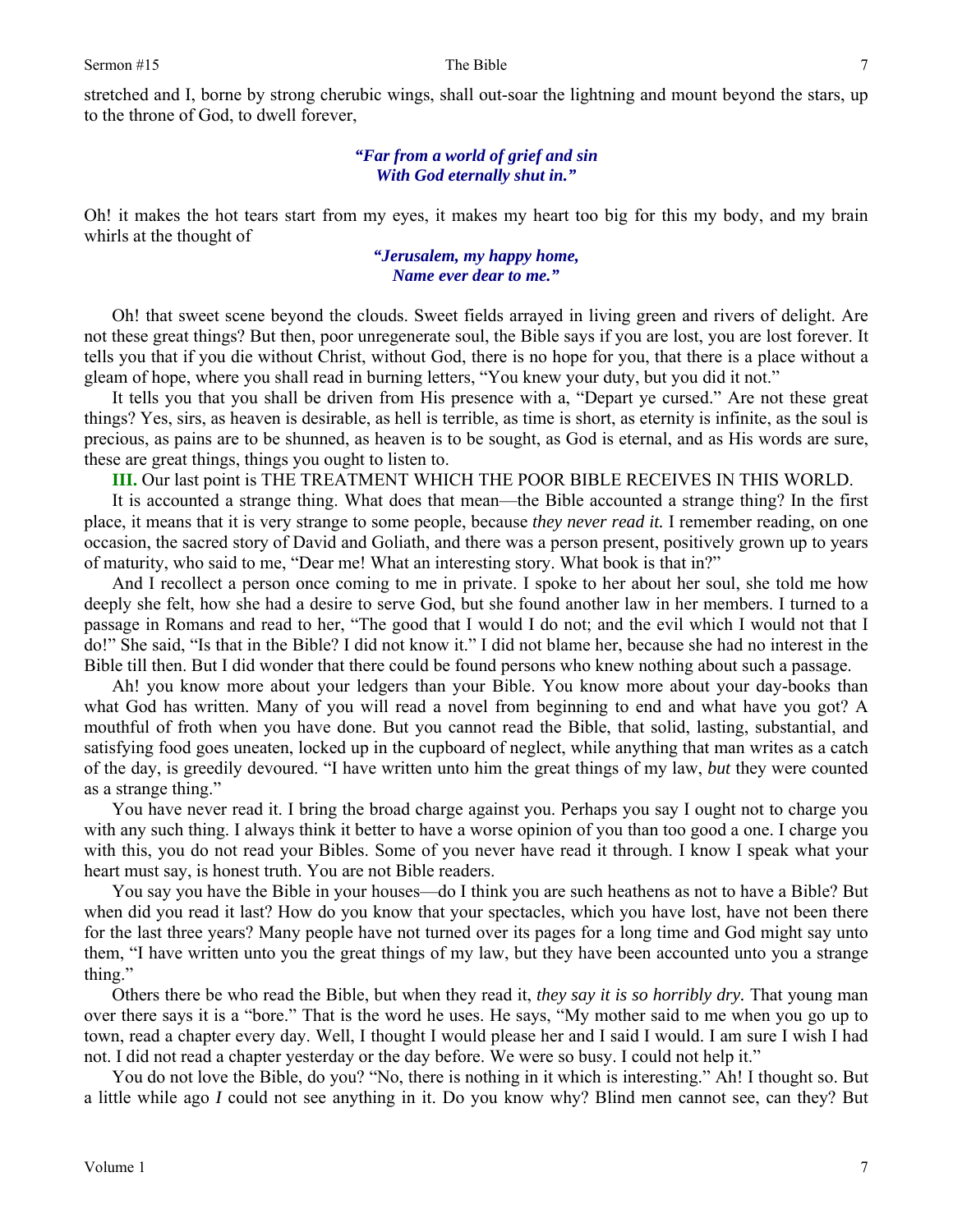when the Spirit touches the scales of the eyes, they fall off, and when He puts eye-salve on, then the Bible becomes precious.

I remember a minister who went to see an old lady and he thought he would give her some precious promises out of the Word of God. Turning to one, he saw written in the margin, "P," and he asked, "What does this mean?" "That means precious, sir." Further down he saw "T and P," and he asked what the letters meant. "That," she said, "means tried and proved, for I have tried and proved it."

If you have tried God's Word and proved it, if it is precious to your souls, then you are Christians. But those persons who despise the Bible have "neither part nor lot in the matter." If it is dry to you, you will be dry at last in hell. If you do not esteem it as better than your necessary food, there is no hope for you, for you lack the greatest evidence of your Christianity.

Alas! Alas! The worst case is to come. *There are some people who hate the Bible*, as well as despise it. Is there such a one stepped in here? Some of you said, "Let us go and hear what the young preacher has to say to us." This is what he has to say to you, "Behold you despisers and wonder and perish." This is what he has to say to you, "The wicked shall be turned into hell and all that forget God."

And this, again he has to say to you, "Behold there shall come in the last days, mockers like yourselves, walking after your own lusts." But more, he tells you tonight that if you are not saved, you must find salvation here. Therefore, despise not the Bible, but search it, read it, and come unto it. Rest you well assured, O scorner, that your laughs cannot alter the truth, your jests cannot avert your inevitable doom. Though in your hardihood, you should make a league with death and sign a covenant with hell—yet swift justice shall o'ertake you and strong vengeance strike you low.

In vain do you jeer and mock, for eternal verities are mightier than your sophistries, nor can your smart sayings alter the divine truth of a single word of this volume of Revelation. Oh! why do you quarrel with your best friend and ill-treat your only refuge? There yet remains hope even for the scorner. Hope in a Savior's veins. Hope in the Father's mercy. Hope in the Holy Spirit's omnipotent agency.

I have done when I have said one word. My friend, the philosopher, says it may be very well for me to urge people to read the Bible, but he thinks there are a great many sciences far more interesting and useful than theology. *Extremely obliged to you for your opinion, sir.* What science do you mean? The science of dissecting beetles and arranging butterflies? "No," you say, "certainly not." The science then of arranging stones and telling us of the strata of the earth? "No, not exactly that." Which science then? "Oh! all sciences," say you, "are better than the science of the Bible." Ah! sir, that is your opinion and it is because you are far from God that you say so.

But the science of Jesus Christ is the most excellent of sciences. Let no one turn away from the Bible, because it is not a book of learning and wisdom. It is. Would you know astronomy? It is here, it tells you of the Sun of Righteousness and the Star of Bethlehem. Would you know botany? It is here, it tells you of the plant of renown—the Lily of the Valley and the Rose of Sharon. Would you know geology and mineralogy? You shall learn it here, for you may read of the Rock of Ages and the White Stone with a name engraved thereon, which no man knows, save he that receives it. Would you study history? Here is the most ancient of all the records of the history of the human race.

Whatever your science is, come and bend o'er this book. Your science is here. Come and drink out of this fair fount of knowledge and wisdom, and you shall find yourselves made wise unto salvation. Wise and foolish, babes and men, grey-headed sires, youths and maidens—I speak to you, I plead with you, I beg of you, respect your Bibles and search them out, for in them you think you have eternal life, and these are they which testify of Christ.

I have done. Let us go home and practice what we have heard. I have heard of a woman, who, when she was asked what she remembered of the minister's sermon, said, "I don't recollect anything of it. It was about short weights and bad measures, and I didn't recollect anything but to go home and burn the bushel." So if you will remember to go home and burn the bushel, if you will recollect to go home and read your Bibles, I shall have said enough.

And may God, in His infinite mercy, when you read your Bibles, pour into your soul the illuminating rays of the Sun of Righteousness, by the agency of the ever-adorable Spirit. Then you will read to your profit and to your soul's salvation.